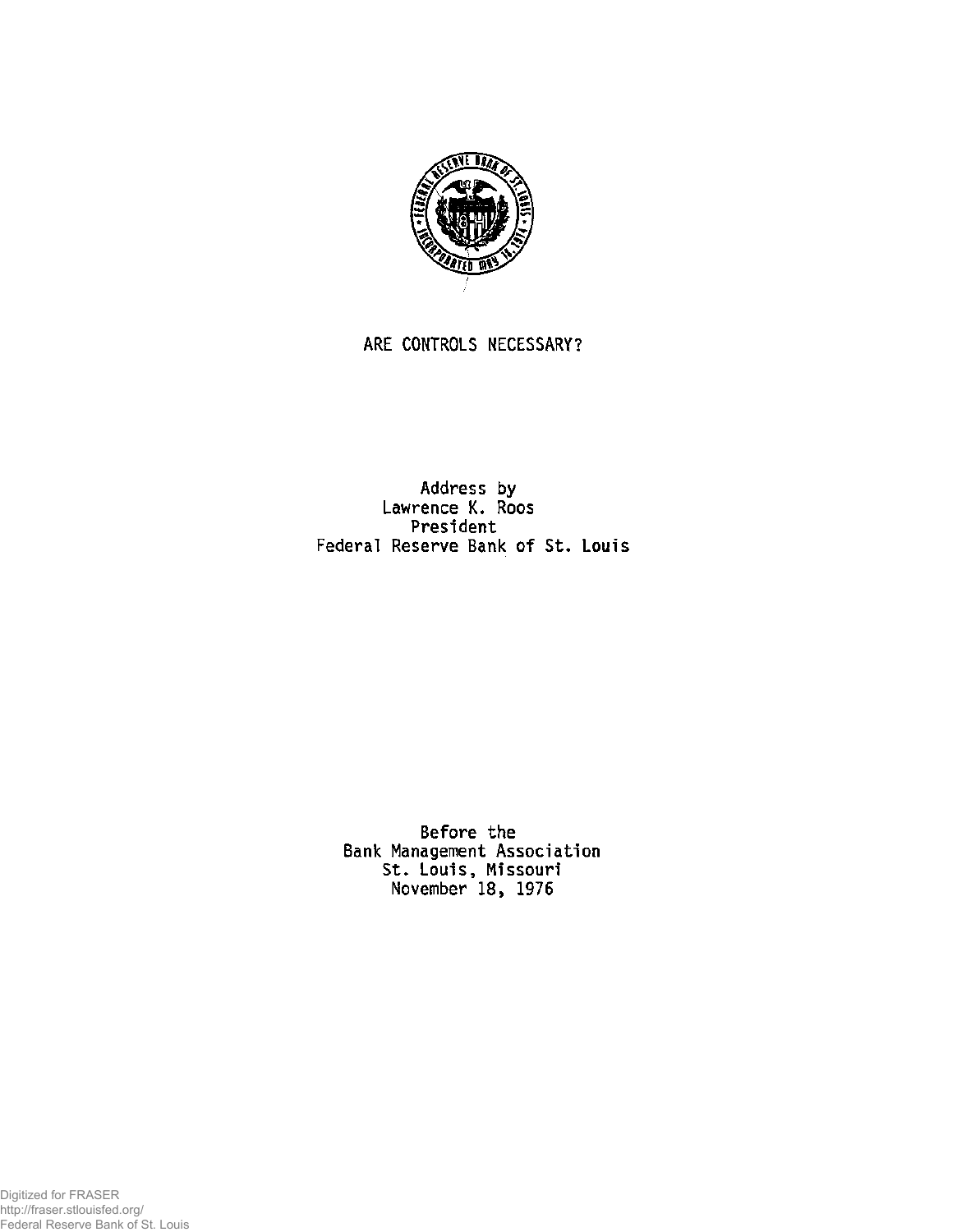**A little less than one year ago, I was appointed President of the Federal Reserve Bank of St. Louis. In that position, in addition to servir.g as chief executive officer of an organization of some 1500 individuals who perform central banking functions in a 7-state**  area, it is my responsibility to represent the Eighth Fedaral Reserve District in monetary **decisions which have a major impact on the economy of the the United States.** 

**This responsibility is an especially challenging one at this time in view of the current status of the economy. We have recently experienced our most severe recession since**  World War II. Inflation, which two years ago reached double-digit proportions, is still a **matter of serious concern. We are at present in a phase of the economic cycle which some interpret as a pause in the recovery and others see as a prelude to further recession.** 

**Unquestionably, the next few months will bring decisions which will have a profound effect on our longer-range economic future. If those decisions are wise ones, we will all benefit. Conversely, if we misjudge where we are and embark on irresponsible policies, we will all suffer.** 

**Fundamental to the development of sound economic policies is our ability to accurately judge the current state of the economy. Is what we are presently experiencing in fact a pause in the recovery? Or is there real evidence of a return to recession? In my opinion, there is no real evidence at this time to lead to a belief that we are headed into a period of renewed recession.** 

**On what do I base this judgment? Primarily on a realistic evaluation of the data which is most frequently used to judge economic trends.** 

**Let's look at three economic indicators most frequently quoted as economic barometers: GNP, housing and unemployment.** 

**It is true that real gross national product which grew at a rate of 7.3% in the 12 months following the low-point of the recession has now slowed to a growth rate of 3.8%. What about a 3.8% growth rate in GNP? Over the past 30 years, real GNP has grown at an average annual rate of 3.5%. To be sure, there have been periods when GNP grew faster, and periods when it grew slower or even declined; but it has tended normally to return to the 3.5% average rate. Since the most recent recession produced a 5.3% decline in GNP, it is certainly not surprising that for a period of months after the recession reached**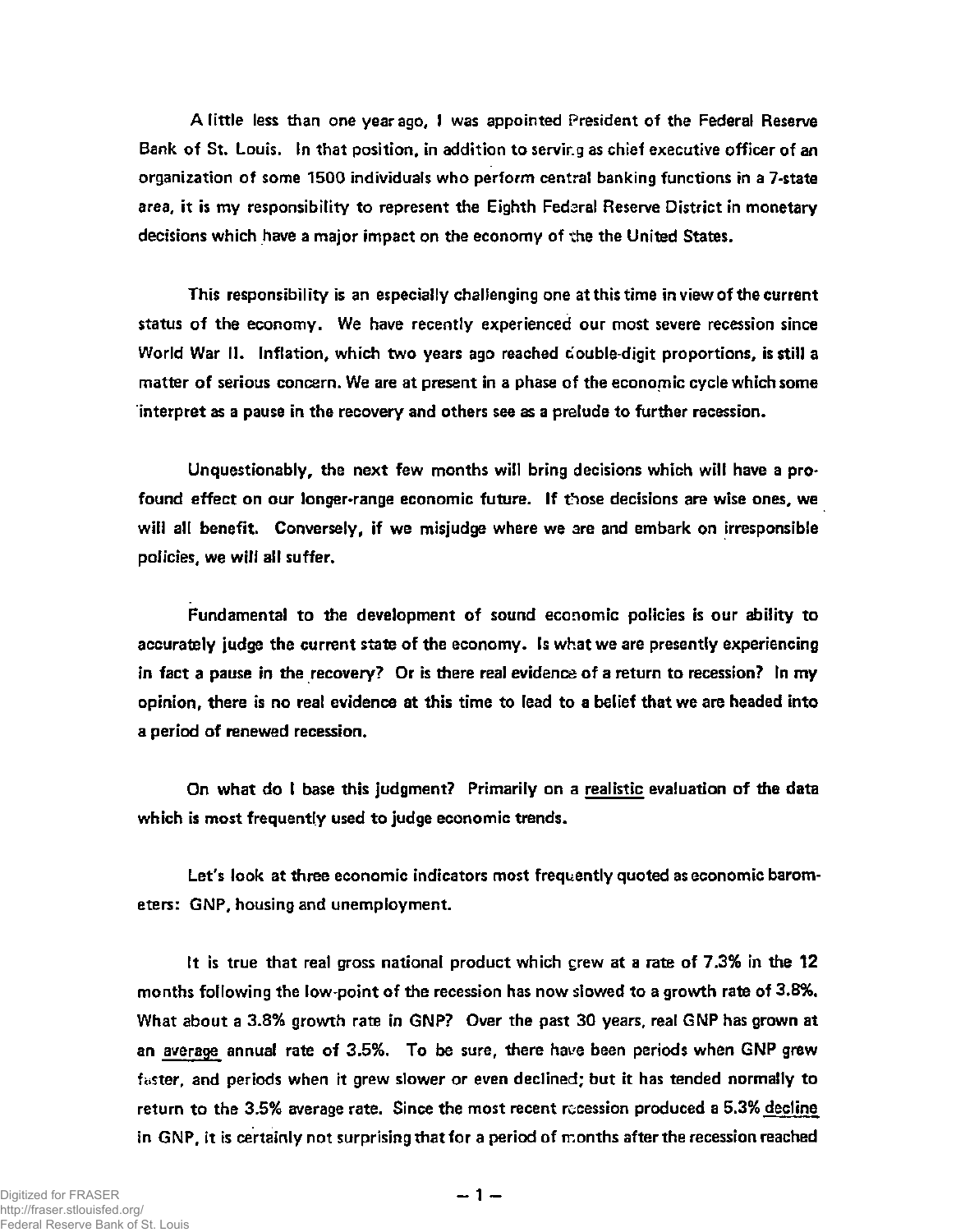**its lowest level,the rebound in the recovery was very rapid. But as the recovery continues, it is also not surprising that the growth rate is trending once again toward its average of 3.5%. There is no way that increased spending at this time can permanently increase the normal rate of economic expansion without causing serious inflation and there is no way that this recovery can be expected to continue at its initial speed. Thus the slowdown in growth of GNP that is now so widely viewed with alarm was to be expected and cannot be suddenly reversed without huge costs in future inflation.** 

**Others see housing starts as a sign of economic distress. In 1972 total private housing starts amounted to 2.4 million units while as of October of this year there were only 1.8 million under way. What to do about it? They would: "lower down payments and interest rates and if private savers are not willing to offer their savings at these rates of return, then stimulate lending through government subsidies."** 

**It is true that starts are lower than they were in 1972 and 1973. Yet the recovery rate is very much as should be expected. Housing starts in all post-war recoveries increased on average at a 51% rate during the first 19 months of the recoveries, and are currently increasing at 83% over the same time span through October of this year. The October**  rate is still the highest monthly rate in the past 2-<sup>1</sup>/<sub>2</sub> years.

**Another oft-quoted number that induces calls for economic stimulus is the unemployment rate. And, indeed, the present rate of 7.9% is high by historical standards. When the Full Employment Act was passed in 1946, 4% was considered "normal" and today some people would like us to think that anything above 4% means that people are being laid off their jobs, deprived of the means of supporting themselves and their families and, thus, are being subjected to severe hardship.** 

**Now job loss and involuntary layoffs, . .the kind of situation that is usually associated with recessions. . .are among the causes of unemployment. But there are other very important causes. In recent years millions of people, including large numbers of women and teenagers, who formerly were not interested in work are now seeking employment. In the past 10 years, during a period when population increased by 19%, the labor force has increased 26%. Thus, even if no one had beon laid off, the unemployment rate would have increased merely because more people stated they were looking for work. In fact, in the second quarter of 1976 we had the highest percentage of our population**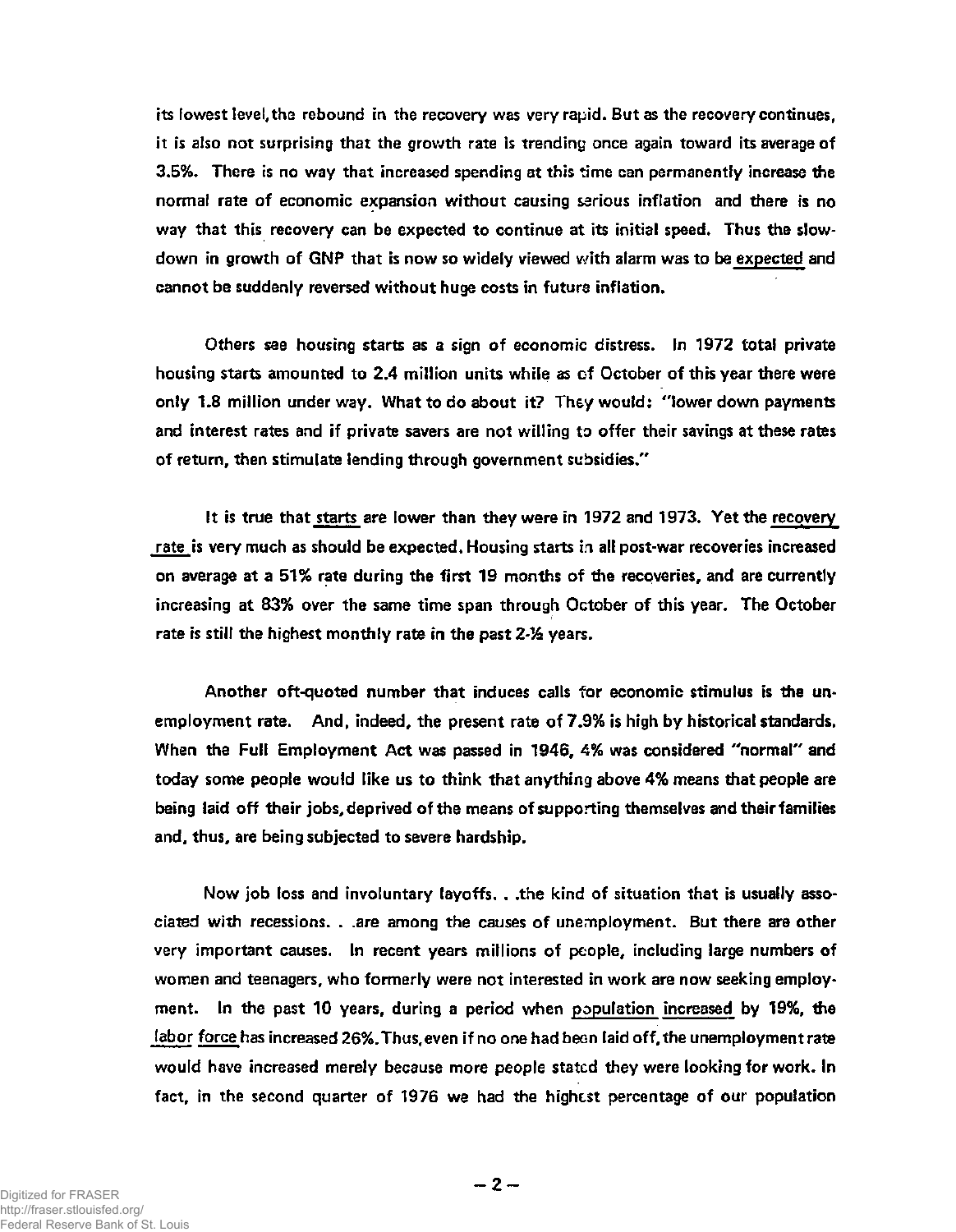**employed since 194G and at the same time one of the highest rates of unemployment in recent history.** 

**Furthermore, unemployment insurance in many states provides for such relatively high rates of compensation for such long periods of time that the incentive to seek a job often is lacking. I assume that many of you saw the segment of CBS 60 Minutes' show**  which showed unemployed workers from Michigan vacationing in Florida and drawing **unemployment compensation while they were enjoying a very pleasant sojourn in the sun.** 

**What this all indicates to me is that the present unemployment rate is not necessarily a reflection of a serious slowdown in the economy. While I do not deny that we should try to find employment for anyone who wants to work and that their work would contribute to the total product of our economy, I have my doubts whether the present situation justifies massive governmental action or that governmental action could even do much in the short run to remedy it. In my judgment, the 7.9% unemployment rate should not be interpreted as a valid indicator of a serious economic slowdown** 

**What this all adds up to is that the economy is not in as bad a shape as some claim it to be. Even though the speed of the recovery during the past several months is less than might have been hoped for, there are no signs that the recovery will not persist. In my judgment, the scare stories that we hear today are not based on an accurate interpretation of actual conditions, but stem from value judgmants of what the economy should be doing, irrespective of all the historical evidence of what it can do.** 

**Even more disturbing than misinterpretation of economic trends is how those who advocate a faster growth rate, or lower unemployment rate or more and better housing, want to go about getting the job done. Some economists, when they find the achievement of their goals to be not easily attainable by market forces, call for government action to stimulate private spending or to redistribute income to those sectors of society which they feel they want to support. When inflation results, they then call for wage and price controls.** 

**In the limited time available this evening, I shall not deal with proposals for fiscal or monetary stimulus other than to say that I do not believe that current conditions justify such measures. I would, however, like to touch on the subject of wage and price controls.**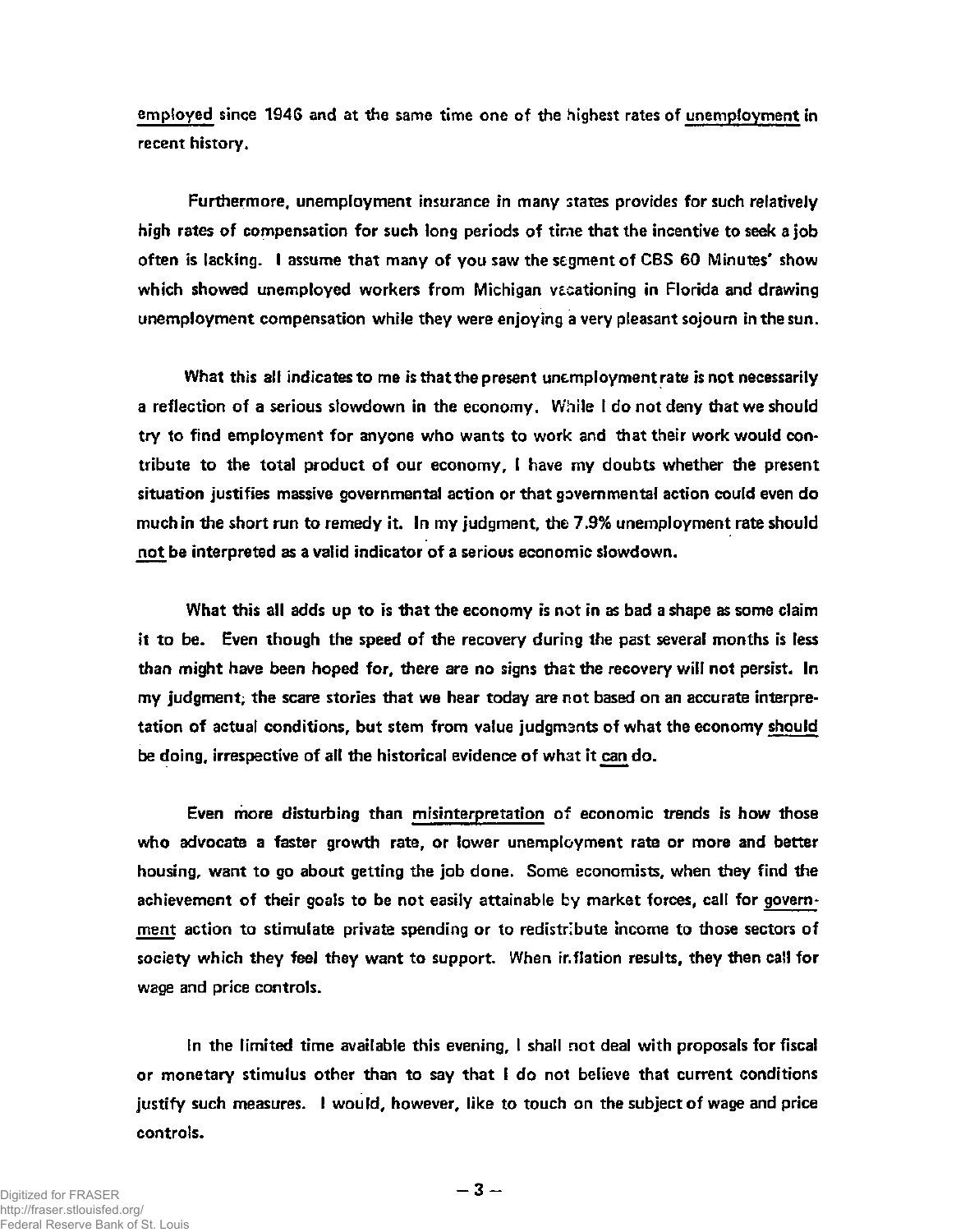**There has been speculation in recent weeks that the imposition of voluntary wage and price controls is under consideration as a device to hold back inflation while the economy is stimulated by fiscal or monetary measures. Voluntary or mandatory, there is very little evidence that wage and price controls could accomplish such a purpose. Controls have not worked in the past; there is no reason to believe they would now. They certainly are no deterrent to inflationary pressures and in the long run can be counted on to result in higher rates of inflation.** 

**Rather than solve economic problems, wage and price controls create them. They cause shortages of goods and services, reductions in capital investment and misallocations of economic resources. They lead to loss of jobs and intensify inflationary pressures, thus frustrating the very goals they are designed to achieve.** 

**Economic systems, be they capitalist, communist, socialist or whatever, face the same problems - what to produce, how to produce it, and for whom to produce. A market economy such as ours attacks these problems through economic freedom — allowing each individual to determine his own priorities and direct his resources in ways that promise to yield the maximum amount of individual satisfaction.** 

**An essential element of our system is the price and wage mechanism, which serves to direct productive effort into the areas where the public has indicated a desire to consume. Prices and wages serve to allocate resources between markets. In periods of wage and price controls, this mechanism is destroyed and the ability of the economy to allocate its resources efficiently is lost.** 

**History is replete with examples of the failure of controls. We don't have to go back to the black marketeering, price chiseling and rationing of World War II to prove our point. Let's look instead at the period after 1971 when wage and price controls were most recently imposed.** 

**In the spring of 1973, the government imposed controls on the price of certain agricultural products, including beef. Now agriculture! prices are normally set in free markets by the interaction of supply and demand. Producers make supply decisions in anticipation of future profits.**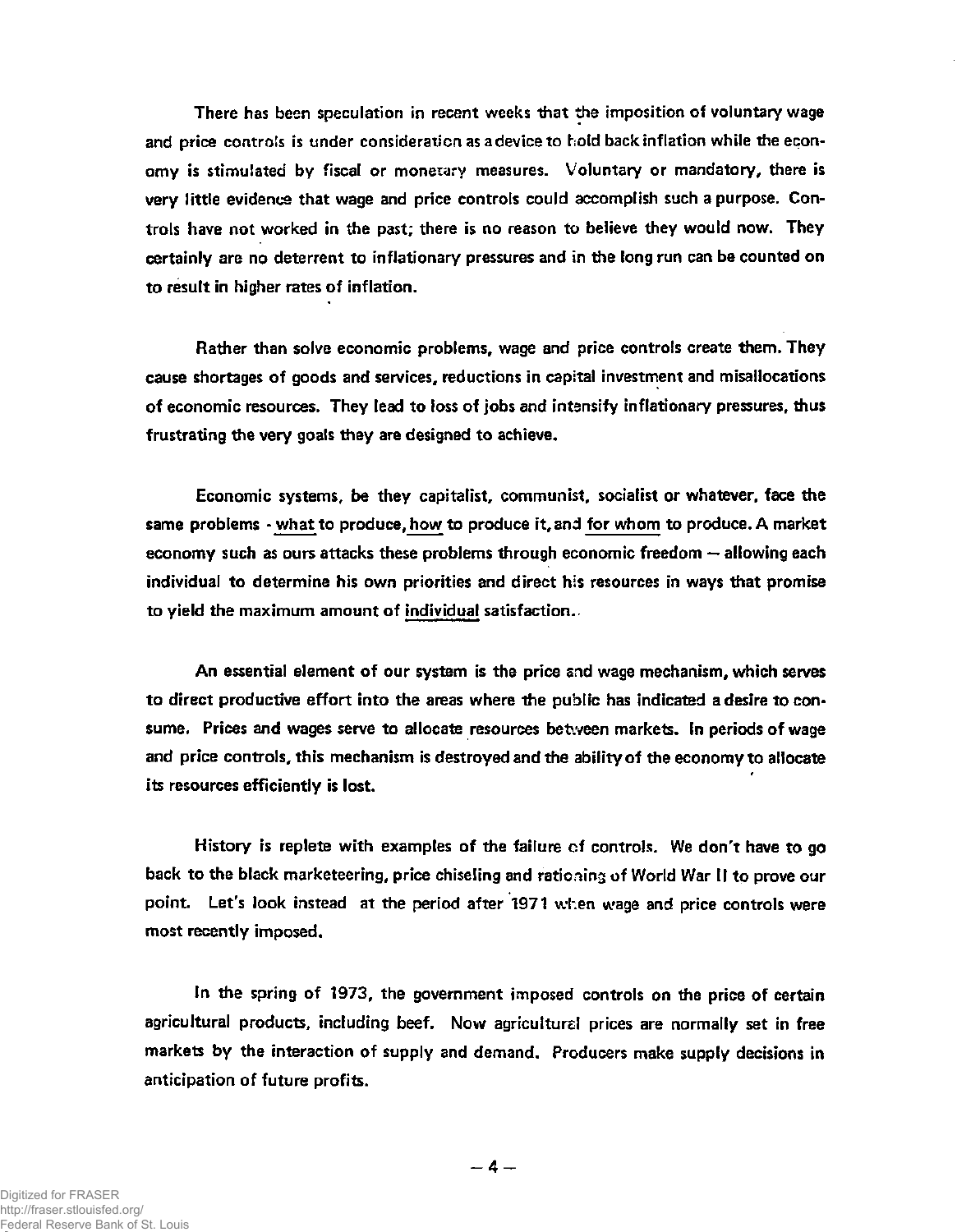**When price ceilings were imposed on beef in 1973, producers were suddenly confronted with a reduced prospect for profits while their potential for loss remained unchanged. The result was a disincentive to produce, and this, of course, led to a reduction of available supply and an even higher price to the consumer when controls were removed.** 

**A similar situation prevailed in industrial production. When some prices were artificially depressed below profitable levels, firms either shifted their product mix where possible to items which were more profitable under the circumstances or they reduced the scale of their operations in an attempt to minimize losses. The result was higher prices and increased unemployment as evidenced in the aluminum and scrap steel industries in 1974.** 

**Perhaps the best-known example of the detrimental consequences of price controls is the gas and fuel oil program. In 1974, the price of fuel oil was frozen. Gasoline, a by-product of oil refining, remained uncontrolled. When demand pushed up gasoline prices, oil refineries simply shifted production to more gasoline and less fuel oil. As a result, fuel oil shortages became so severe in some northern states that schools had to be closed while a glut of fuel oil remained unused in other parts of the country. It was cheaper to sit on inventories of fuel oil than to sell at the controlled price!** 

**And at this very moment we find ourselves at the mercy of the OPEC ministers who are meeting in Vienna in contemplation of further oil price increases. Price controls are one reason for our current predicament. You will recall that when the oil embargo was first implemented, price controls were imposed on domestically produced oil in order to blunt the increase in the price of oil products. What was the consequence of that action? The articifially depressed prices did not discourage oil consumption which continued to rise. Controls did discourage domestic oil production which fell precipitously, thus increasing our reliance on oil imports. As a result we are more dependent than ever on foreign sources and the OPEC nations have us over the proverbial barrel to an even greater extent than before.** 

**A further negative element is the depressive effect controls also have on plant expansion and capital investment. When faced with an inability to predict prices and availability of raw materials, businessmen cannot plan for the future with any degree of confidence. Plans for plant expansion and capital improvements are postponed and the result**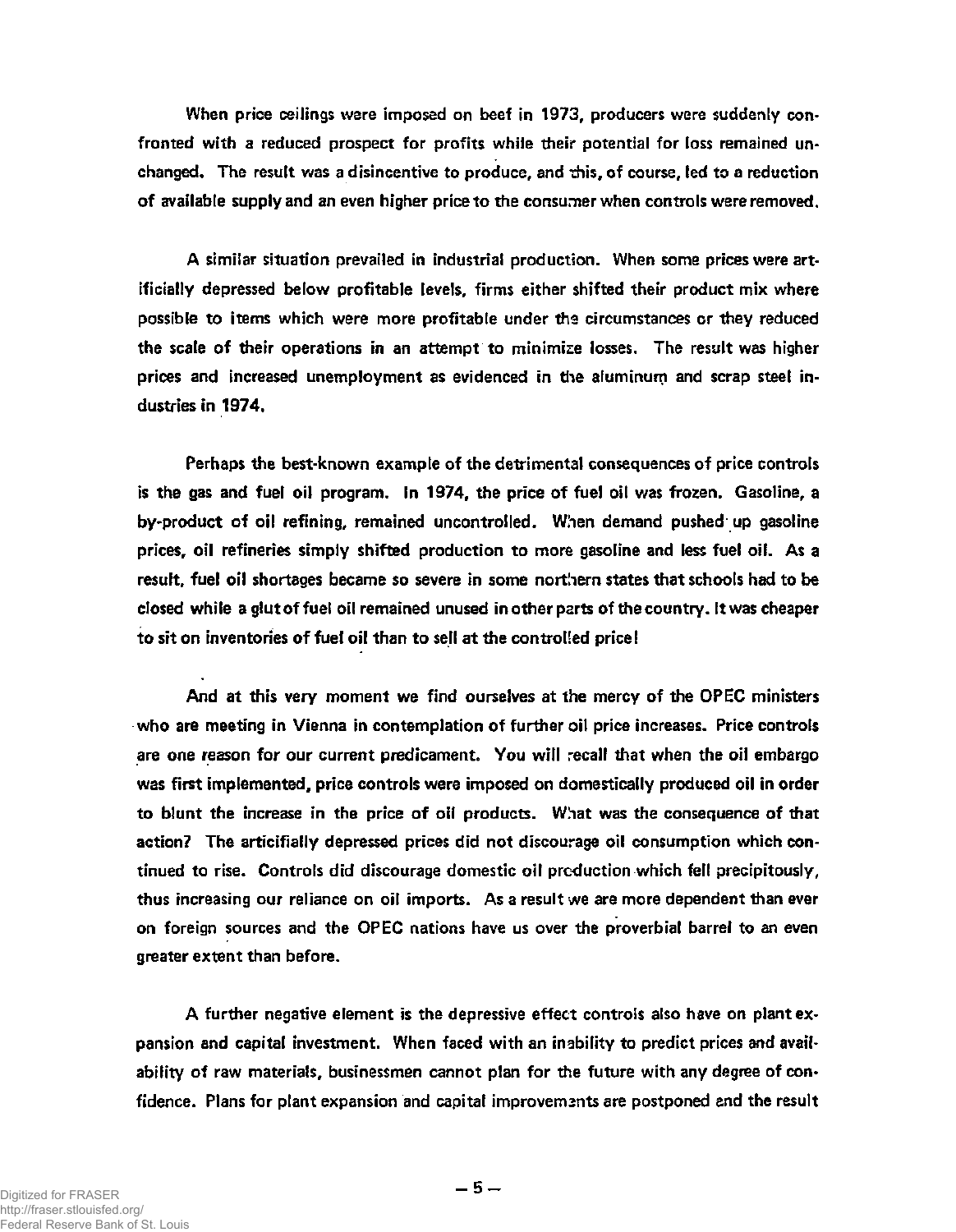**is a slowdown in economic growth and an increase in the potential for unemployment.** 

**Attempts to circumvent controls encourage producers to seek uncontrolled markets,**  thus causing shortages in those markets where controls are in effect. An excellent illu**stration is fertilizer materials which were subjected to price control in 1973. Prior to controls, about 4-% million short tons of fertilizer were exported annually. By the end of 1973,**  U.S. producers were exporting between 6 and 7 million tons and severe shortages were **avoided in this country only by drawing heavily on inventories which were reduced by almost 40% in the same year. When fertilizer was decontrolled in October 1973, prices skyrocketed as a consequence of the shortages brought about during the prior period of controls.** 

**I repeat, wage and price controls do not work. Instead of preventing inflation, price controls make the situation worse; they ultimately intensify inflation. While they do sometimes tend to mask inflationary pressures, they do nothing to eliminate the root causes of inflation. When prices are not free to move in response to increases in demand, the market has no way to determine where resources can be used most efficiently. Efficiency is reduced, confidence is dampened, the free market is destroyed and inflationary pressures ultimately increase.** 

**As I said before, these are challenging times and the next few months are almost certain to bring forth some interesting economic proposals. We can expect proposals for stepped-up spending by government; there will be calls for monetary stimulus; and very possibly the time-worn proposal for wage and price controls will be dusted off and placed before us again.** 

**As bankers and as citizens with a deep stake in the future of this Nation, it is important that we listen to all proposals and carefully consider all options. It is equally important that we not permit ourselves to be panicked into hasty, ill-advised actions which would lead to a further erosion of free market economic forces which have served our society so well.** 

**History is full of examples of nations that relinquished their freedoms on the false assumption that government can somehow accomplish goals that are unattainable through free markets and free institutions. I know it is sometimes tempting to listen to those who would have us believe that the American experiment is running out of steam and that it is**